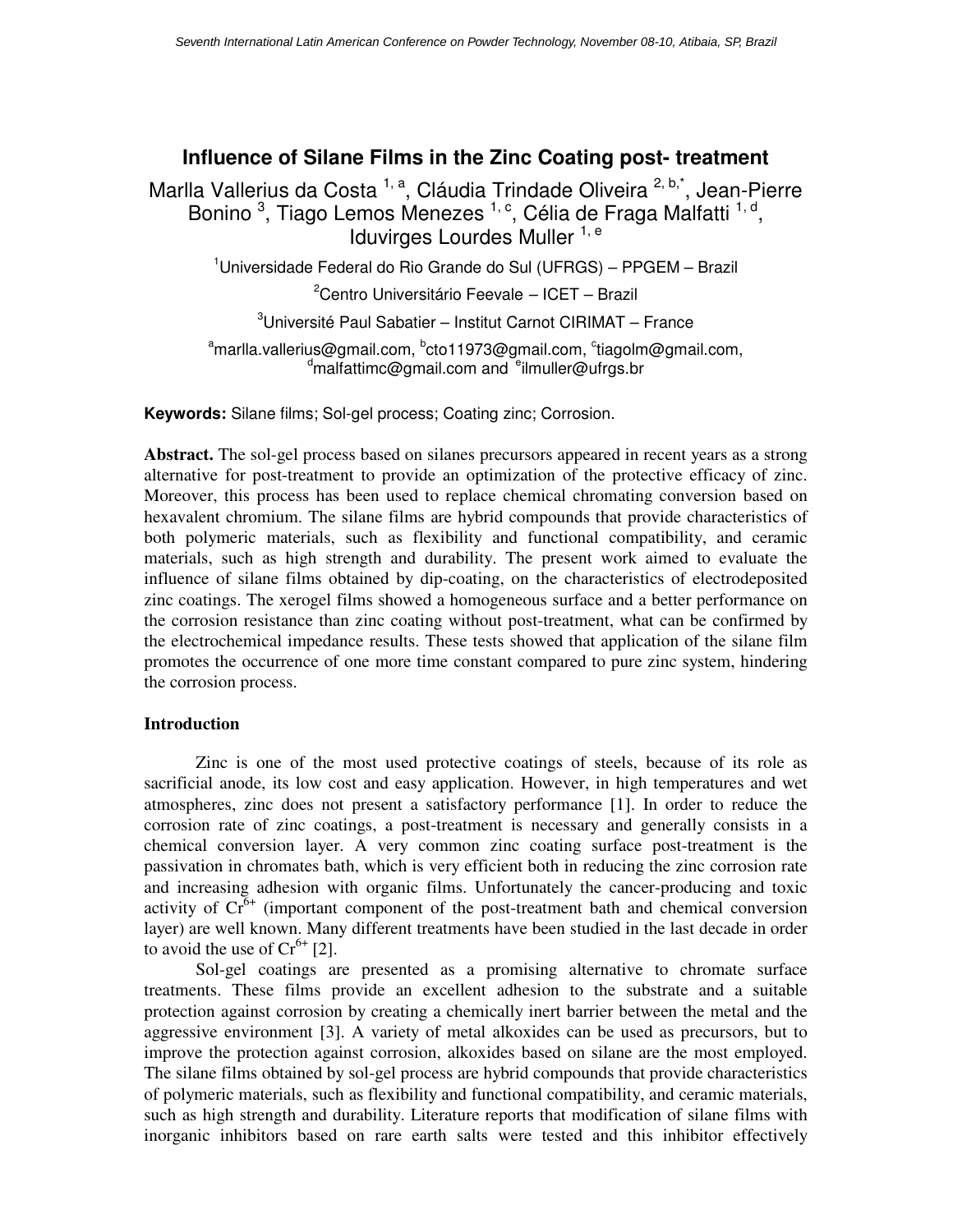protected the substrate against corrosion [4]. The objective of this work was to study the influence of silane films in the post-treatment of zinc coatings. Silane-cerium coatings were obtained by dip-coating from a sol constituted by MAP and TEOS silanes precursors with the addition of cerium salts as corrosion inhibitor.

### **Experimental**

Zinc coatings were prepared on carbon steel substrates by electrodeposition from a plating bath containing:  $ZnCl_2$  85g.L<sup>-1</sup>; KCl 210g.L<sup>-1</sup>, H<sub>3</sub>BO<sub>3</sub> 25g.L<sup>-1</sup>. The electrolyte temperature was 20ºC - 35ºC and pH 4,8 - 5,2. The electrodeposition process of these coatings was carried out with a 2 A.dm<sup>-2</sup> current density. The zinc coating thickness was about  $20\mu$ m. The silane films were obtained on zinc coating by a dip-coating process in a sol constituted with silane precursors: γ-methacryloxypropyl-trimethoxysilane (MAP –  $C_{10}H_{20}O_5Si$ ), tetraethoxysilane (TEOS -  $C_8H_{20}O_4Si$ ) and 0.01 mol. L<sup>-1</sup> of cerium nitrate (Ce(NO<sub>3</sub>)<sub>3</sub>). Ethanol and water were used as solvent. The withdrawal speed of substrates from the sol was 20 cm.min-1. Scanning electron microscopy (SEM) was used to evaluate the thickness, by cross section, and the morphology of silane film/Zn coatings. The average roughness of the zinc and silane/zinc samples was obtained by optical profilometry (profilometer AMBIOS XP-2). The corrosion performance of the silane/Zn system has been evaluated by open circuit potentials (OCP) monitoring and electrochemical impedance spectroscopy (EIS) measurements in a 5% NaCl solution. The experimental apparatus used for the electrochemical investigation was a potentiostat (AUTOLAB PGSTAT 30) coupled to a frequency response analyzer (FRA) system. The EIS measurements were performed in potentiostatic mode at the OCP. The amplitude of the EIS perturbation signal was 10mV, and the frequency studied ranged from 10 kHz to 10 mHz.

#### **Results and Discussion**

# *Morphological Characterization*

The results on Fig. 1 showed that the silane film prepared on the zinc coatings was homogeneous and presented a leveling off effect on the zinc coating. The silane thickness was about 0.6 µm ± 0.06. Besides, the roughness of the Silane/Zn system, **Erro! Fonte de referência não encontrada.**, decreased compared to these coatings without post-treatment.



**Fig. 1**: SEM micrographs of (a) zinc coating and (b) silane film obtained from withdrawal speed of substrate from the sol of 20cm.min-1(cross-section).

| <b>Table 1:</b> Average roughness of the samples |
|--------------------------------------------------|
| of zinc and silane/zinc                          |

| Sample    | Roughness   |  |  |  |  |
|-----------|-------------|--|--|--|--|
| /n        | $0.5 \mu m$ |  |  |  |  |
| Silane/Zn | $0.3 \mu m$ |  |  |  |  |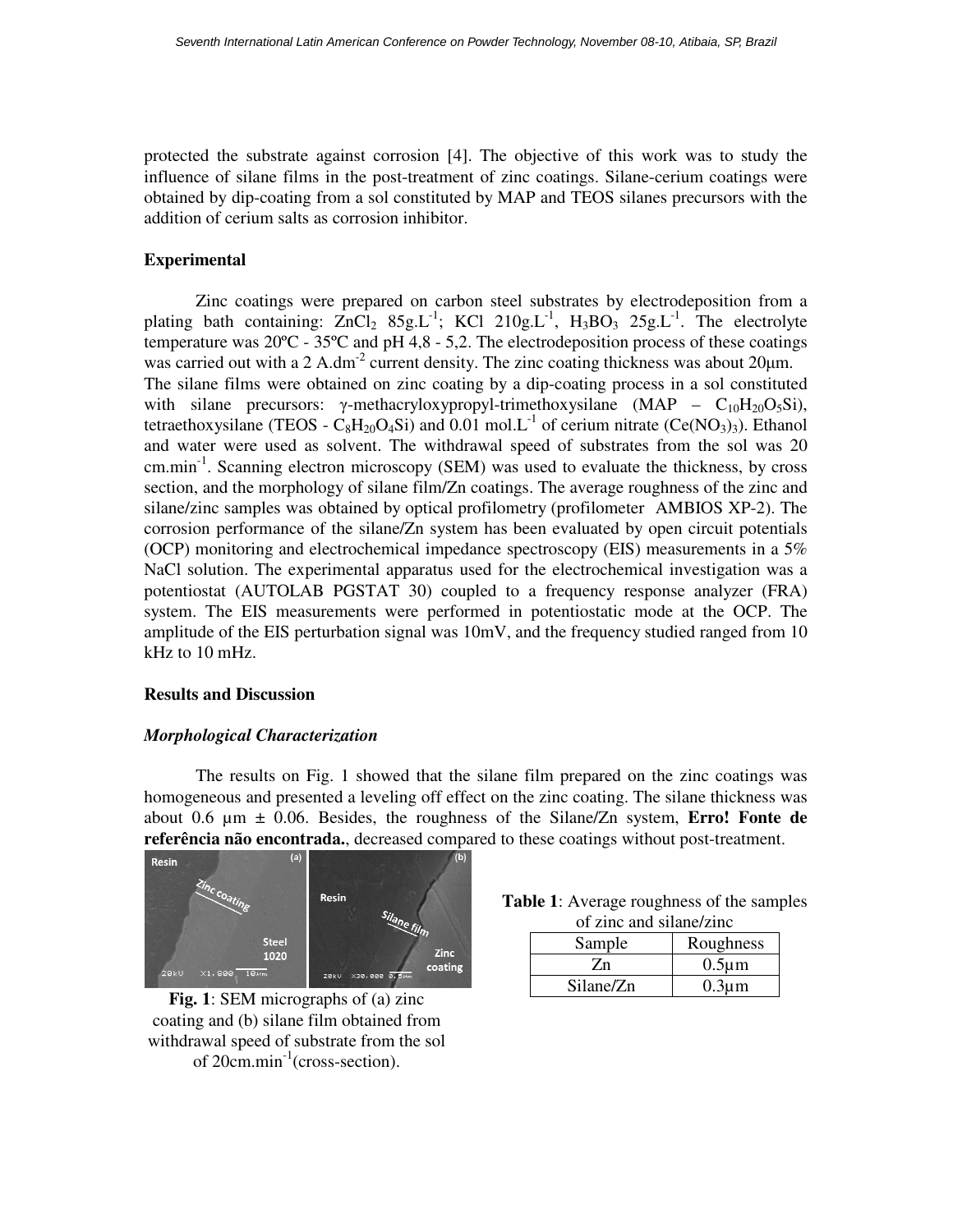### *Electrochemical Characterization*

Fig. 2 shows the open circuit potential values for Zn and Silane/Zn coatings for 1hour of immersion in a 5% NaCl solution. It seems that the OCP values are not influenced by the presence of silane film, indicating a high permeable coating and/or the existence of discontinuities in the silane film.





Models of equivalent electrical circuits were used to explain the electrochemical behavior obtained by the tests of electrochemical impedance. These models are based on the combination of resistances, capacitances and other elements that have a physical meaning probably related to the electrochemical response of the system. Tables 2 and 3 present the values of electrical parameters obtained by fitting the equivalent electrical circuit diagrams to the experimental EIS data obtained for the zinc coatings with and without post-treatment with silane film during 168 hours of immersion in 5 % NaCl solution.

**Table 2**: Values of electrical parameters obtained from the adjustment of the equivalent electrical circuit to experimental impedance diagrams for zinc coatings without post-treatment with silane film along 168 hours of immersion in 5% NaCl solution.

|                                              | 1 <sub>h</sub> | 24h      | 48h      | 72h      | 168h     |
|----------------------------------------------|----------------|----------|----------|----------|----------|
| $\text{Rs}[\Omega \text{.cm}^2]$             | 1.9            | 2.7      | 2.4      | 2.7      | 3.4      |
| $Rpo[\Omega.cm^2]$                           |                | 15.2     | 15.6     | 17.7     | 20.4     |
| $CPEpo[Fcm-2s(n-1)]$                         |                | 6.83E-04 | 5.83E-04 | 6.42E-04 | 3.78E-03 |
| n                                            |                | 0.81     | 0.78     | 0.75     | 0.48     |
| $Ret[\Omega.cm^2]$                           | 158.1          | 92.7     | 111.1    | 120.4    | 132.7    |
| CPEct[Fcm <sup>-2</sup> s <sup>(n-1)</sup> ] | 9.99E-05       | 1.13E-03 | 1.74E-03 | 1.65E-03 | 3.36E-03 |
| n                                            | 0.81           | 0.73     | 0.67     | 0.72     | 0.72     |
| $\text{Rep}[\Omega \text{.cm}^2]$            | 90             | 110      | 43.8     | 53.60    |          |
| $CPEcp[Fcm^{-2}s^{(n-1)}]$                   | 4.12E-01       | 1.10E-01 | 2.36E-01 | 4.31E-01 | $\ast$   |
| n                                            |                | 0.55     |          |          |          |

\* Time constant was not simulated because of the insufficient number of experimental data.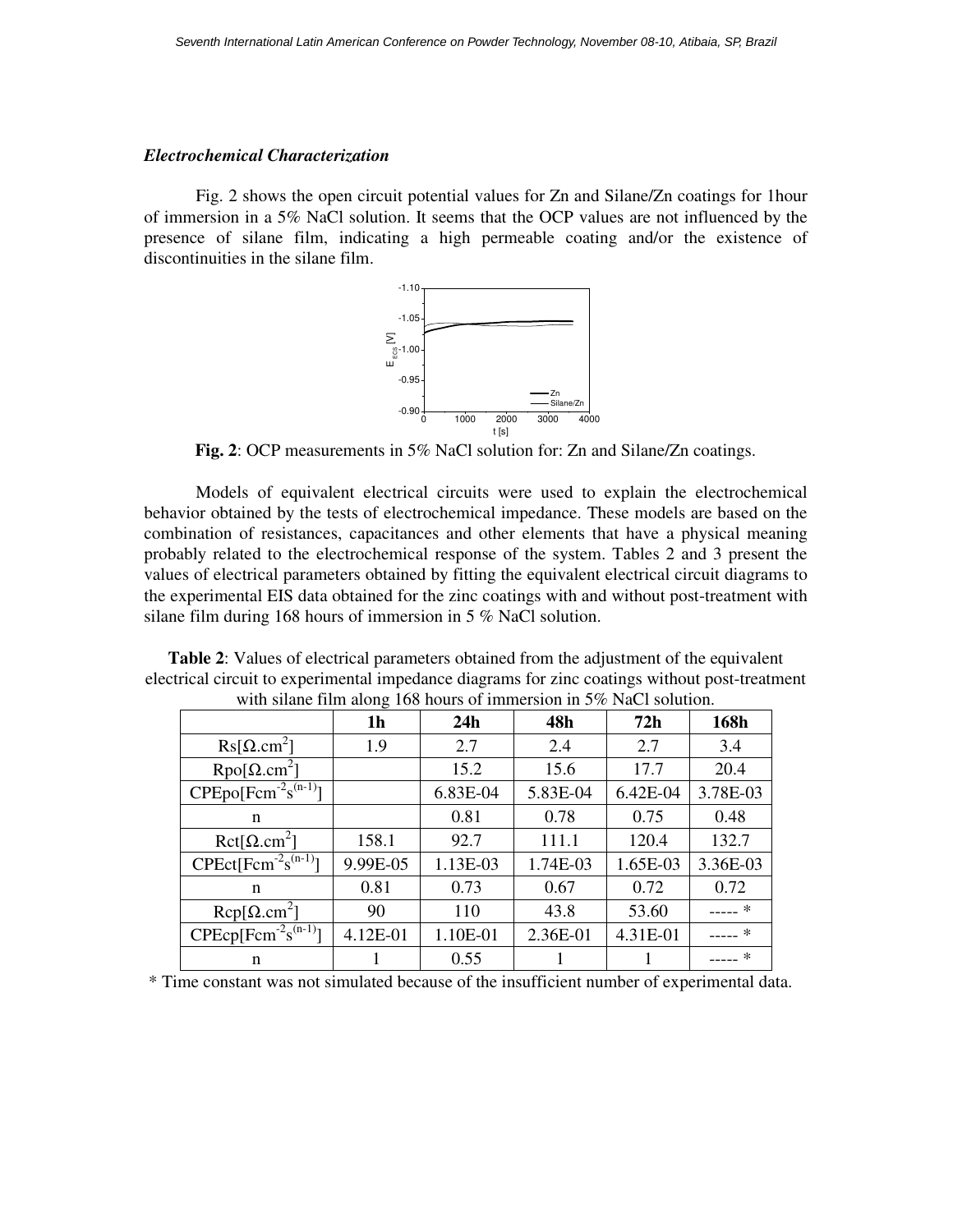|                                   | O<br>1 <sub>h</sub> | 24h      | 48h      | 72h      | 168h     |
|-----------------------------------|---------------------|----------|----------|----------|----------|
| $\text{Rs}[\Omega \text{.cm}^2]$  | 13.0                | 5.5      | 4.6      | 7.7      | 5.3      |
| $Rspo[\Omega.cm^2]$               |                     | 2.7      | 55.4     | 3.6      | 2.6      |
| $CPEspo[Fcm^{-2}s^{(n-1)}]$       |                     | 4.53E-06 | 2.94E-04 | 1.62E-07 | 2.35E-06 |
| n                                 |                     | 1        | 0.50     |          |          |
| $\text{Rco}[\Omega \text{.cm}^2]$ |                     | 313      |          | 94.6     |          |
| $CPEco[Fcm^{-2}s^{(n-1)}]$        |                     | 2.61E-04 |          | 3.41E-04 |          |
| n                                 |                     | 0.52     |          | 0.43     |          |
| $Ret[\Omega.cm^2]$                | 345                 | 288.8    | 518      | 426.3    | 74       |
| $CPEct[Fcm^{-2}s^{(n-1)}]$        | 1.10E-04            | 1.42E-04 | 2.32E-04 | 1.54E-04 | 5.82E-04 |
| $\mathbf n$                       | 0.60                | 0.99     | 0.80     | 0.78     | 0.48     |
| $\text{Rsi}[\Omega \text{.cm}^2]$ | 1021                | 474      | 318      | 299      | 442      |
| $CPEsi[Fcm^{-2}s^{(n-1)}]$        | 2.04E-03            | 2.21E-02 | 4.30E-02 | 1.77E-02 | 1.55E-03 |
| n                                 | 0.83                | 0.82     | 0.94     | 0.90     | 0.66     |

**Table 3**: Values of electrical parameters obtained from the adjustment of the equivalent electrical circuit to experimental impedance diagrams for zinc coatings with post-treatment with silane film, along 168 hours of immersion in 5% NaCl solution.

The diagrams of experimental impedance measurements for zinc sample without posttreatment indicated the presence of two capacitive loops for 1 hour of immersion and the presence of three capacitive loops after 1 hour of immersion. For the first hour of immersion, the capacitive loop at low frequency is probably related to the diffusion through the corrosion product formed on the zinc coating, while the middle frequency loop is associated with the phenomenon of charge transfer on the interface of the zinc coating-electrolyte interface For the following immersion times (between 24 and 168 hours), there is a new capacitive loop at high frequency associated to the increasing thickness of corrosion product due to the possible obstruction of the pores in corrosion product, what is in agreement with results obtained by other authors [4], while the capacitive loop at low frequency remains associated to the diffusion through the corrosion product and the middle frequency loop remains associated to the phenomenon of charge transfer on the interface of the zinc coating. The equivalent circuit of

Fig. **3**(a) is proposed to explain the phenomenon of zinc corrosion from 24 hours of immersion, where Rs represents the electrolyte resistance, Rpo and CPEpo represent the resistance and a constant phase element associated to the porous layer capacitance of the corrosion product formed on the zinc surface. Rct and CPEct represent the resistance of charge transfer and a constant phase element associated with the double layer capacitance and Rcp and CPEcp represent a resistance element and a constant phase element associated with the capacitance of the corrosion product, respectively.

For the zinc sample post-treated with silane film, Figure 4, it was observed the existence of two capacitive loops for the first hour of immersion, the first loop at medium frequency and the second loop at low frequency. The capacitive loop at low frequency is associated with the silane film, presenting a resistance value higher than the resistance of zinc charge transfer, Tables 2 and 3, represented by the capacitive loop at middle frequency. After 24 hours of immersion, it was possible to verify the presence of four time constants. The capacitive loop at the highest frequencies is associated with the effect of pores or discontinuities in the silane film, and the capacitive loop at high frequency is associated with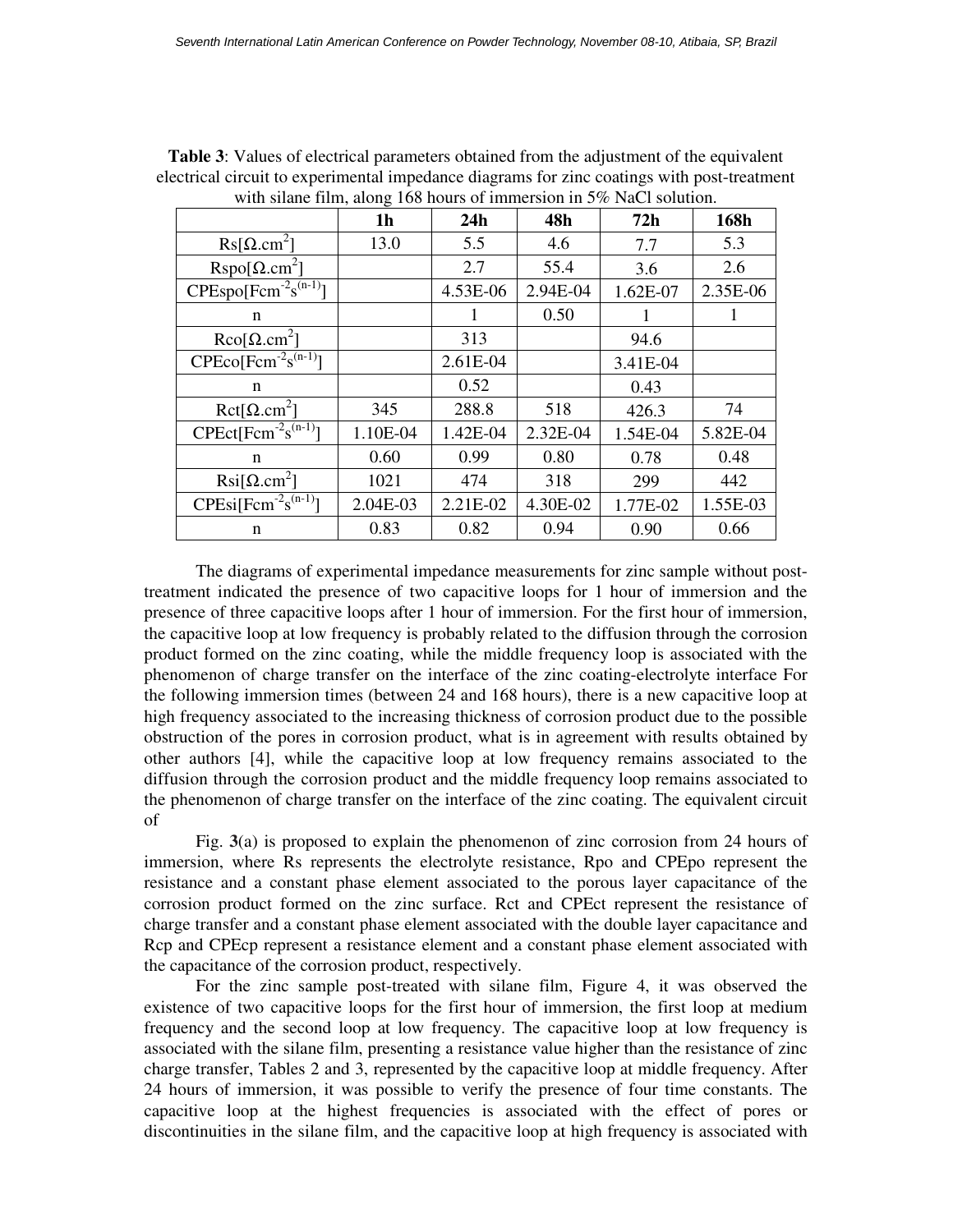the formation of a cerium oxide or hydroxide film on the zinc surface. The capacitive loop at middle frequency is associated with the phenomenon of charge transfer at the zinc coating interface and the capacitive loop at low frequency is possibly associated with the silane film. The time constant concerning to a cerium oxide or hydroxide film disappears after 48 hours of immersion possibly indicating the dissolution of these products formed by the inhibitory action of cerium. At this time there remain only three time constants, related to the discontinuities of the silane film (high frequency), charge transfer of zinc (middle frequency) and the silane film (low frequency). However, after 72 hours of immersion, there is the reappearance of the time constant associated, possibly, with the formation of an oxide or hydroxide of cerium. This behavior indicates that cerium continues to react with the environment to form a product capable of hindering the corrosive process. The protective action of cerium was not observed in the subsequent times of immersion, and after 72 hours the system presents three time constants so as after 48 hours of immersion, indicating that the corrosive attack became more intense through the silane film pores, hindering the efficient action of the inhibitor. Some authors concluded that cerium ions have mobility within the film of silane. Thus, when there is a disruption of this film, these ions move to react with the electrolyte forming oxides or hydroxides of Ce III and IV, which precipitate in the defects [4]. With the continuous corrosive attack, the dissolution of the product formed by cerium occurs, because cerium will act to protect the zinc coating. This behavior can explain the disappearance of the time constant related to the product of cerium (oxide or hydroxide film). The equivalent circuit of

Fig. **3**(b) is proposed to explain the phenomenon of corrosion of zinc post- treated with the silane film (for 24 hours of immersion) where Rs represents the electrolyte resistance, Rspo and CPEspo represent resistance and a constant phase element associated with the capacitance of discontinuities in the silane film, and Rct and CPEct represent the charge transfer resistance and a constant phase element associated with the double layer capacitance. Rco and CPEco represent the resistance and a constant phase element associated with the capacitance of a cerium oxide or hydroxide film formed during the corrosion process, and Rsi and CPEsi represent the resistance and a constant phase element associated with the capacitance of the silane film, respectively. The sample post-treated with silane showed zinc charge transfer resistance values greater than those of the sample without posttreatment up to 72 hours of immersion, due to the presence of the silane film on the zinc and the protective action of corrosion inhibitor. In addition, smaller capacitance values for the phenomenon of charge transfer in zinc were associated with post-treated samples, which represents the existence of a more effective barrier to permeation of moisture and species that favor the electrochemical processes [5]. However, the samples post-treated with silanes show a decrease of the Rsi (resistance of the silane film) with the evolution of the immersion time. This decrease can be associated with the degradation of this film by the formation of cracks, which facilitated the permeation of the electrolyte and then the attack on the zinc coating [6]. Fig. 4 shows the experimental impedance diagrams obtained after 24 and 72 hours of immersion in 5% NaCl solution for zinc coatings with and without post-treatment with silane.



**Fig. 3**: Equivalent electrical circuit used to adjust the experimental impedance diagrams obtained with the zinc coating for 24 hours of immersion in 5% NaCl solution: (a) without post-treatment and (b) treated with silane.